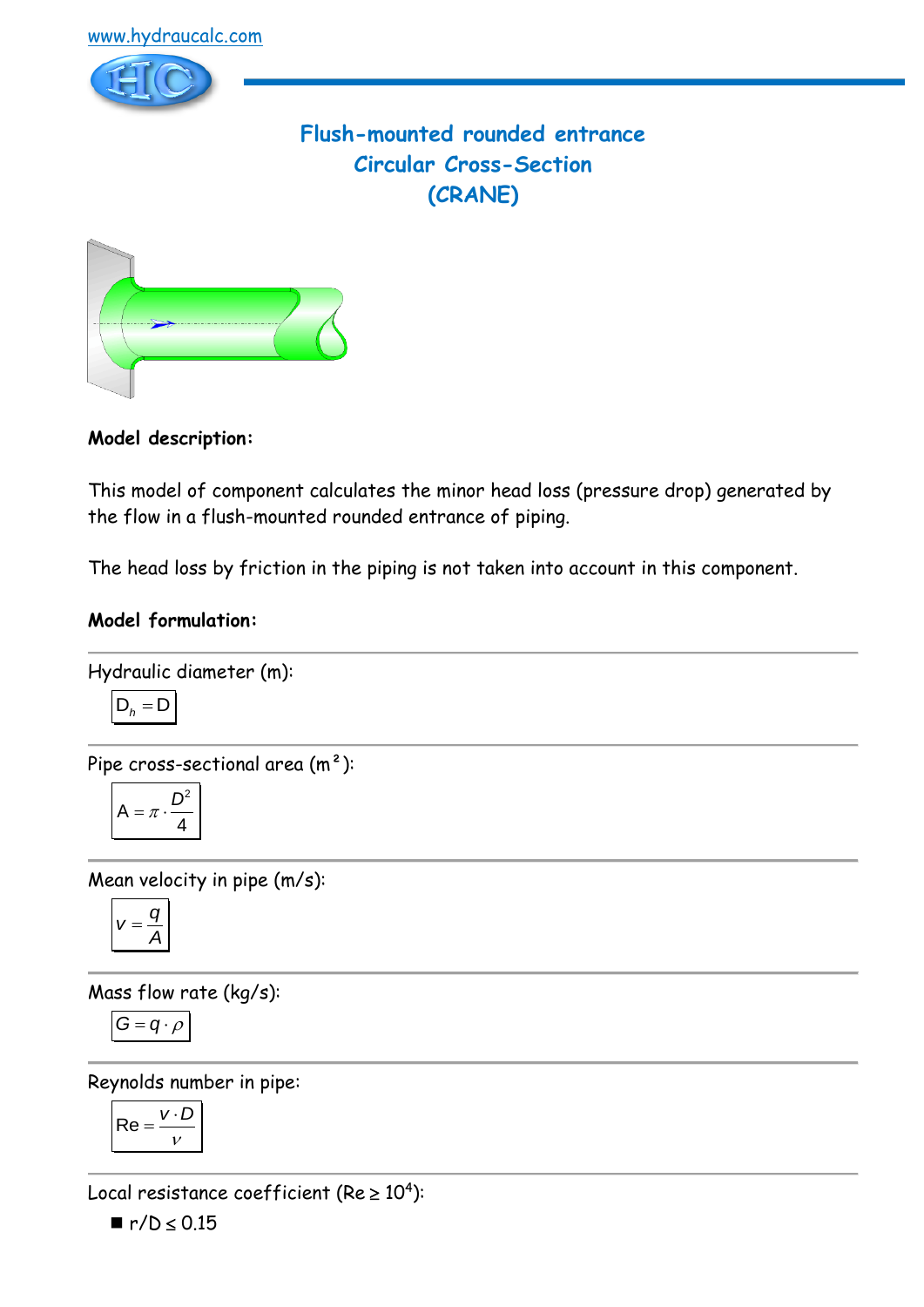

 $\blacksquare$  r/b > 0.15  $K_1 = 0.04$ ([1] Appendix A-29)

Total pressure loss coefficient (based on mean velocity in pipe):

$$
K=K_1
$$

Total pressure loss (Pa):

$$
\Delta P = K \cdot \frac{\rho \cdot v^2}{2}
$$

Total head loss of fluid (m):

$$
\Delta H = K \cdot \frac{v^2}{2 \cdot g}
$$

Hydraulic power loss (W):

$$
Wh = \Delta P \cdot q
$$

## **Symbols, Definitions, SI Units:**

- D<sup>h</sup> Hydraulic diameter (m)
- D Pipe diameter (m)
- A Pipe cross-sectional area  $(m<sup>2</sup>)$
- q Volume flow rate  $(m^3/s)$
- v Mean velocity in pipe (m/s)
- G Mass flow rate (kg/s)